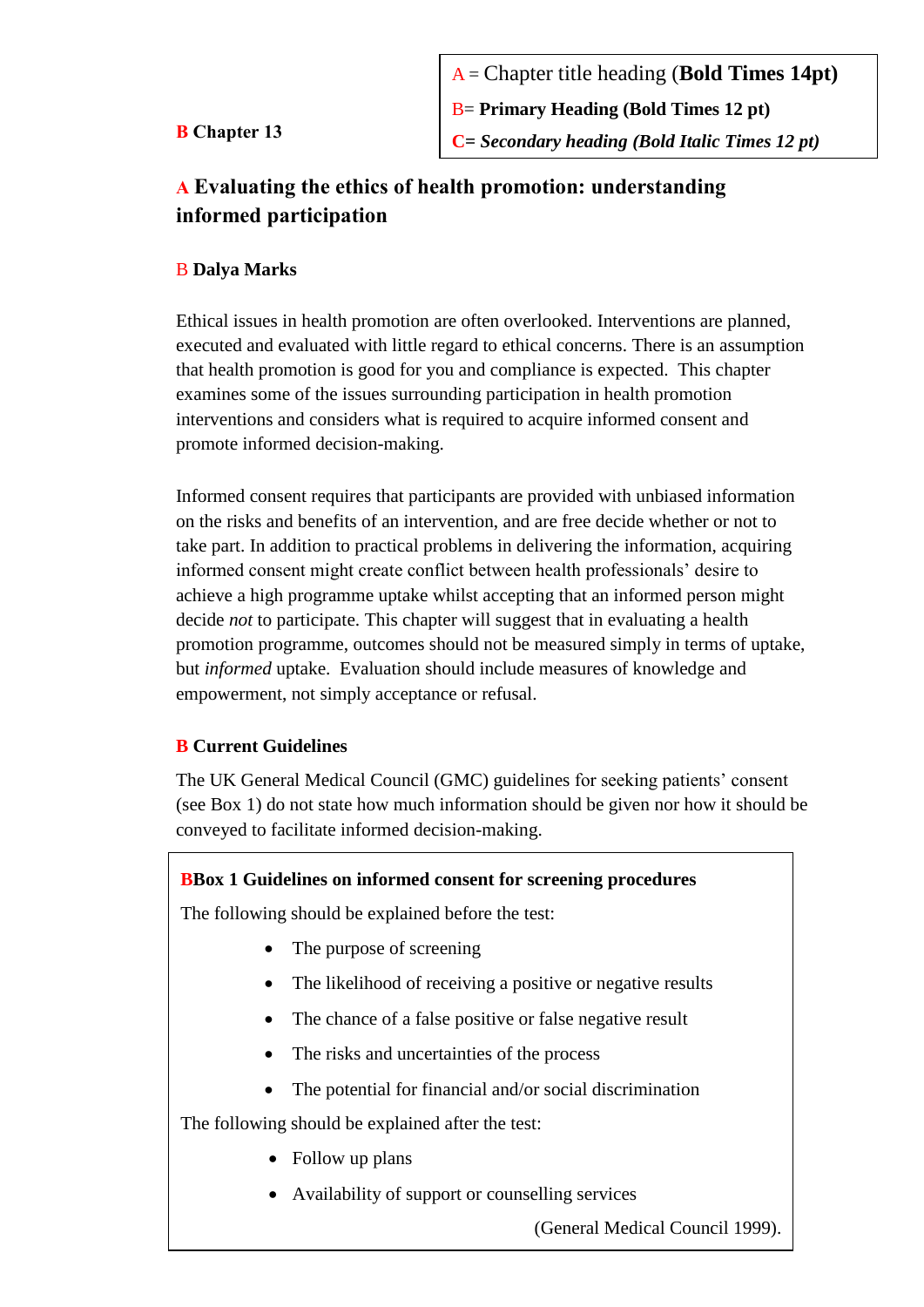The UK National Screening Committee guidelines (Department of Health 2000) state:

There is a responsibility to ensure that those who accept an invitation (to screening) do so on the basis of informed choice, and appreciate that in accepting an invitation or participating in a programme to reduce their risk of a disease there is a risk of an adverse outcome

Informed choice implies that a decision to refuse a test or an invitation to participate is as valid an outcome as attendance.

#### **B Participant involvement in decision-making**

.

An individual should be able to make an informed choice about whether to participate or not, through provision of the necessary information about the benefits *and* disadvantages of such a decision (Department of Health 2000; Jepson *et al.* 2000). This process has been described as

a reasoned choice….made by a reasonable individual using relevant information about the advantages and disadvantages of all the possible courses of action, in accord with the individual's beliefs (Bekker *et al.* 1999).

Whether this adequately describes what is experienced is unclear. Although it corresponds well with respect for autonomy, little is known about the effectiveness of involving patients in decisions about their care, or the effect that sharing information will have (Entwistle *et al.* 1998).

Informed choice requires a discussion to take place between a participant and the health professional promoting the 'informed' aspect. There is a continuum of where the responsibility for that decision takes place; shared decision-making (SDM) at one end and informed decision-making at the other. SDM involves at least two parties (the client and the professional) and both have to reach consensus (Whelan *et al.* 1997). SDM recognises the importance of participant preference but includes a role for the health professional who is equipped with the technical knowledge, whereas informed decision-making assumes that the participant will make the decision on his/her own (Coulter 1997). With SDM, both the process of the decision-making and the outcome (intervention choice) are shared, requiring joint access to the evidence supporting decisions rather than an abdication of professional responsibility (Coulter 1997). Some commentators caution that SDM cannot bear the entire burden for informing and involving individuals and that population-orientated interventions promoting informed decision-making should be explored (Briss *et al.* 2004).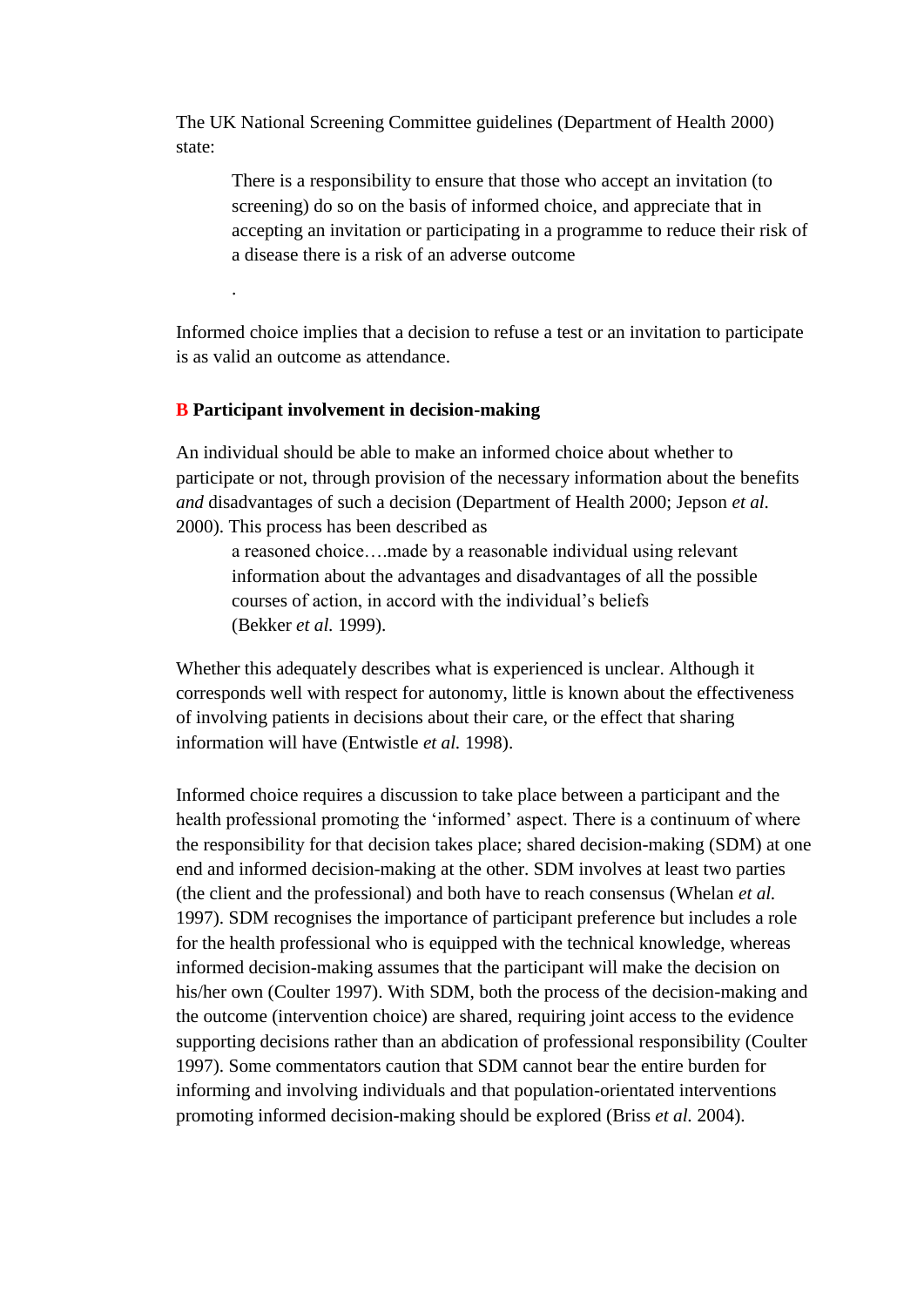The introduction of participant involvement in decision-making has led to tensions between traditionalists and those advocating individual choice. Traditionalists fear that the promotion of individual choice may endanger the goal of improving the public's health. For example, in the UK, following a media-led scare about the safety of the combined measles, mumps and rubella vaccination, many parents chose not to immunise their children. As a result, the proportion of children immunised fell to dangerous levels, and there is now concern about both measles and mumps epidemics. However, individual decision-making need *not* be incompatible with broader public interest or 'communitarian' values if the shift in power or decisionmaking from professional to patient incorporates autonomy, rights and responsibilities (Parker 2001).

The tension between respecting individual autonomy whilst trying to maximise the benefits for the population has been discussed with reference to a population cardiovascular screening programme (Marteau *et al.* 2002). The programme aimed to reduce population level morbidity and mortality, and the information provided was brief, highlighting the health benefits of participation whilst neglecting the potential harms. These 'harms' could be the identification of one's susceptibility to coronary heart disease, which would require long term monitoring, adherence to medication and/or lifestyle changes. The authors argue that attendance might be reduced if a more balanced account of the implications of participation is provided. However, if those participating are more motivated to adopt the recommendations, the longerterm outcomes could be more favourable, and the programme might be more costeffective.

#### B **Problems with delivery**

Little is known about the effects of providing patients with a full account of the risks and benefits of the intervention they have been offered. Not only do we not know how best to provide this information, we know even less about the effect of providing informed decision-making in terms of uptake (Jepson *et al.* 2000). Information may increase knowledge about the intervention, but not acceptability, as was found in a study of parental acceptance of HPV screening (See Box 3) (Dempsey *et al.* 2006). It is assumed that the more a person knows about the condition and the impact of the intervention, the less the psychological distress will be, but this is not supported by evidence.

The ability of the target audience to absorb the information is important. Data from a study assessing the readability of patient information leaflets in general practice estimates that five and a half million people in the UK have reading difficulties and 22% of the working population have low literacy levels (Smith *et al.* 1998). This issue is even more important in low income countries where literacy levels are lower.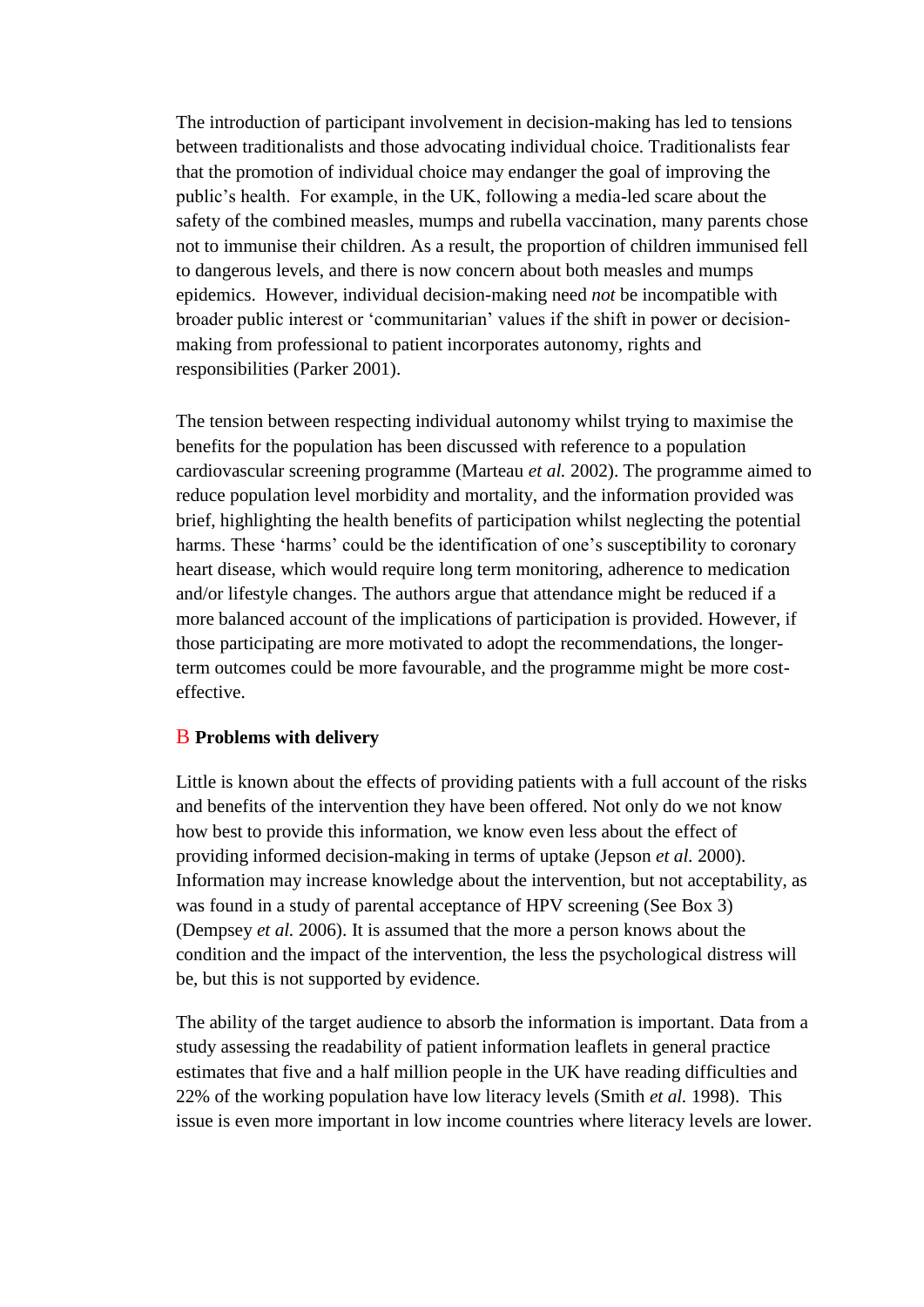The focus of patient information leaflets tends to be on presentation and readability rather than content, which can lead to inaccurate and misleading information, based on unscientific clinical opinion (Coulter 1998). The basic ground rules of effective communication include the exchange of accurate information, exploration of anxieties or concerns, opportunities for expressing empathy, awareness of treatment options and a negotiation of different views.

Problems can arise if the information presented are not tailored to individuals' needs, beliefs and values, but rather have a 'one size fits all' approach (Goyder *et al.* 2000). If individuals' values and competing priorities are not taken into account, both participants and health professionals may be faced with conflicting demands.

Newer technologies such as interactive CD-ROM's, computer decision tools or the Internet may focus attention further onto appearance rather than substance. Few such technological decision aids have been evaluated, but it appears that they can improve knowledge and realistic expectations, enhance active participation in decisionmaking, and improve agreement between choice and values (O'Connor *et al.* 2003). It may be that such advances in communication lead to greater highlighting of the uncertainties around medical interventions or outcomes, which in turn may make decisions harder to make. A review of the evidence on presenting risk information has suggested that when patients receive information which is more understandable, they become increasingly cautious in deciding whether to accept treatment, comply with interventions or participate in trials (Edwards *et al.* 2001).

Even when stringent consent processes are present, and information is provided orally and in writing, there may still be a discrepancy between a health professional's account and a lay person's understanding of the nature of the condition being screened for (see Box 2).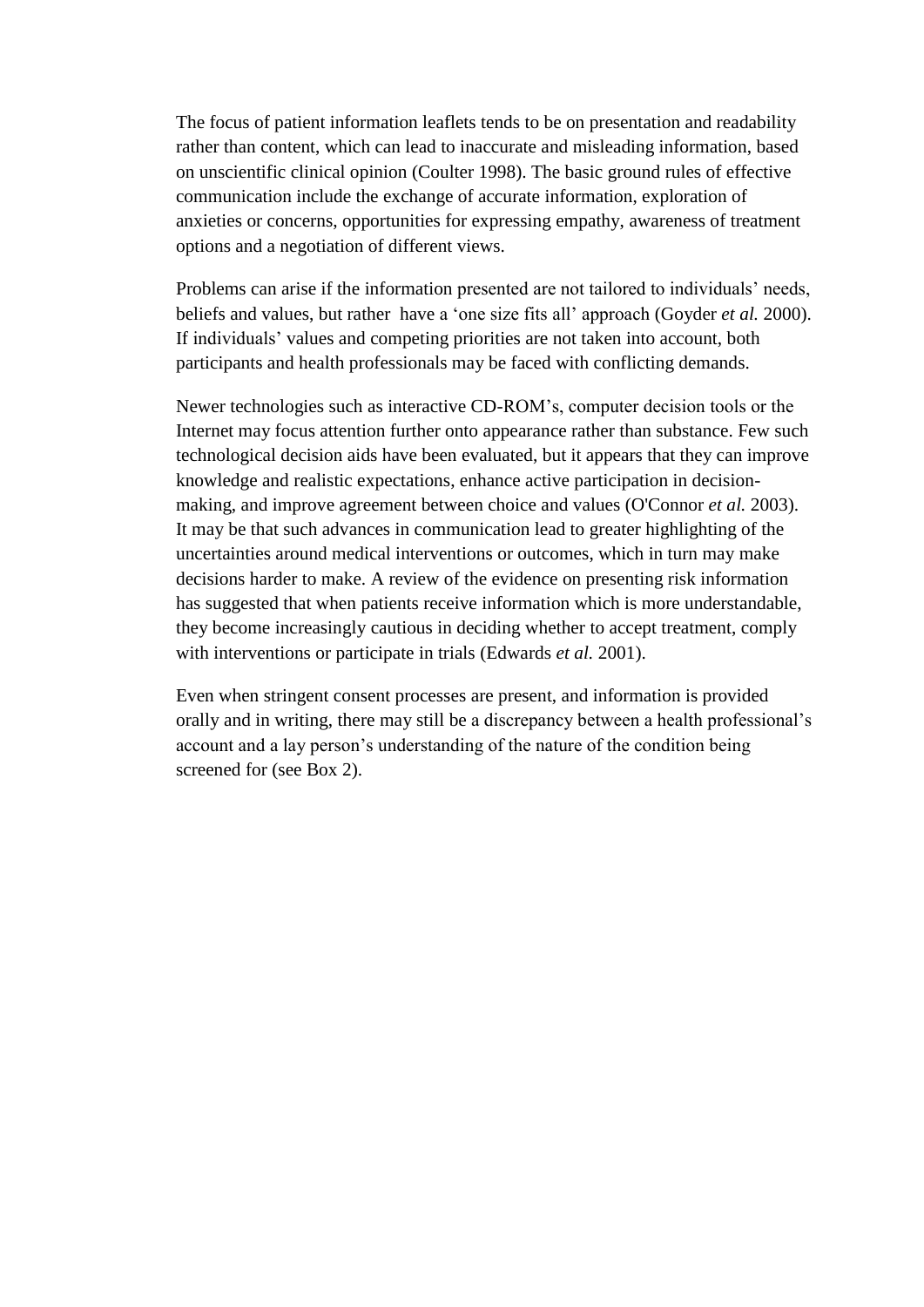# **Box 2 – Screening for Familial Hyperlipidaemia: an example of misunderstanding**

A qualitative study of twenty relatives of individuals with FH (a condition which carries a high risk of premature heart disease), found that despite following a carefully established protocol, with a high participation rate, there was still much misunderstanding and confusion after participants had been screened.

Understanding of the condition, risk of transmission to self and family and what lifestyle modifications were effective differed greatly from the information that the nurse thought had been provided.

It cannot be assumed that just because information is provided, and formal consent procedures are undertaken, that people will act in the expected way. Some of the participants who tested negative for FH were left with heightened awareness of their disease risk and lingering fears about whether they were still at risk of developing heart disease. Participation in this screening programme did not allay concerns about disease susceptibility.

This research, using qualitative methods, demonstrated unanticipated effects that had not been considered previously. Regrettably, qualitative research is not often incorporated into programme evaluations or assessments of social 'costs' in costeffectiveness analyses.

(Marks 2004)

### **B Informed participation – potential tensions**

The tension between individual choice, autonomy and what is considered to be in a participant's best interests is frequently raised. For example, a participant might be well informed (presented with the benefits and risks), and then may make a decision which the clinician, or health professional feels is not the right one, but this decision might be appropriate for the participant (Ashcroft *et al.* 2001). Decisions are made within the context of one's environment, and this complex interaction must be understood and respected when one course of action is chosen over another. Sometimes a decision not to undergo further tests might be appropriate, and thus the choice *not* to present for screening should be accepted as a positive outcome if the objective of the programme is to encourage *informed* uptake*.*

A systematic review (see Chapter 6) explored the concept of informed uptake, examining factors associated with participation, and assessing the effectiveness of methods to increase uptake in screening programmes (Jepson *et al.* 2000). The authors found limited evidence on how providing information affects uptake. Only four of the 190 intervention studies reported giving information on the risks and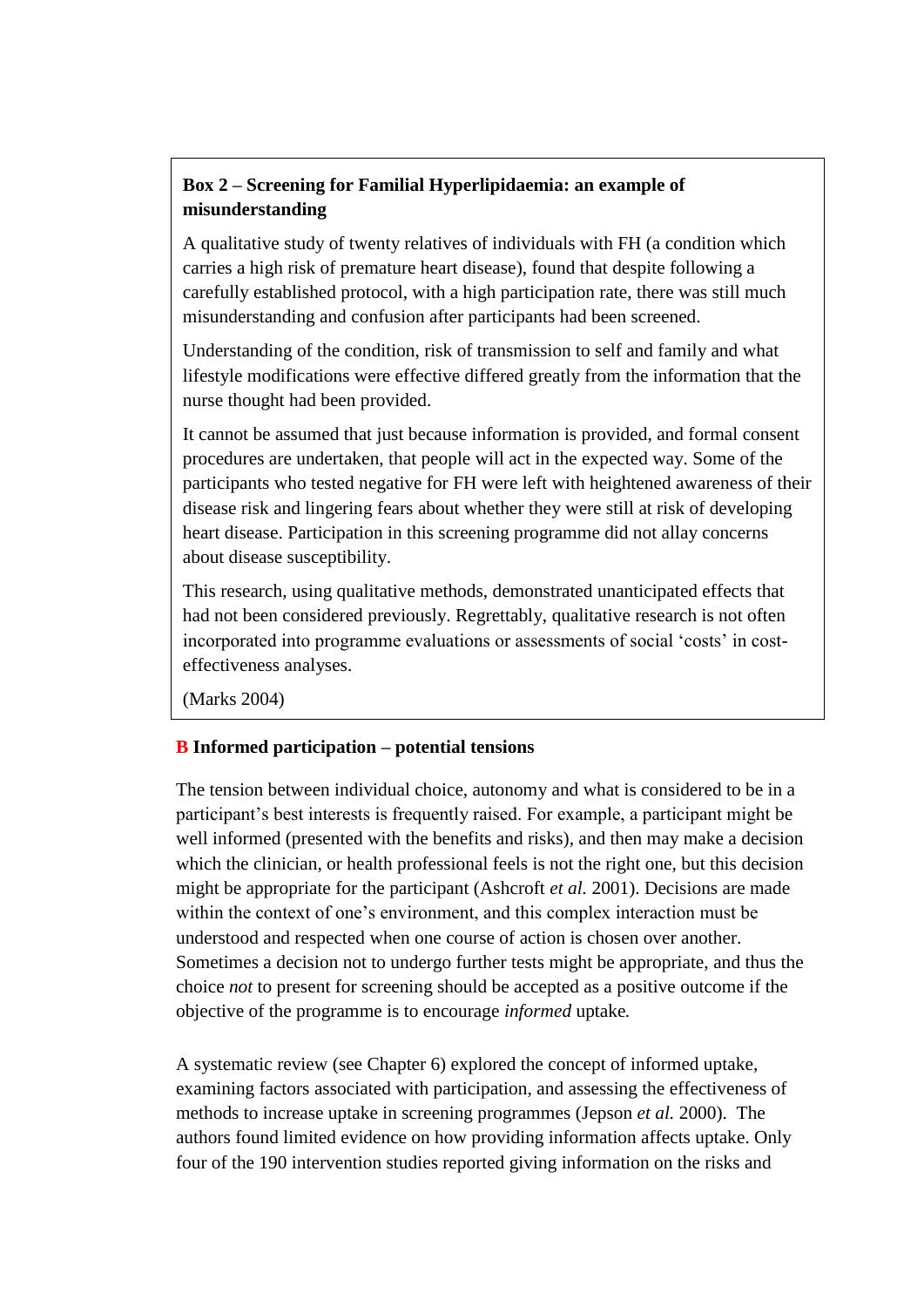benefits, and only one study evaluated the effect of this knowledge on the decisionmaking process. Evidence was inconclusive on how different types of information might affect screening knowledge or uptake. This review concluded that when trying to increase participation, knowledge should be measured as an outcome in the decision-making process, and that future studies should evaluate both informed uptake and actual uptake. Giving a balanced account might result in refusal to participate, which the health professional may not feel is a sensible choice, but it will have to be accepted as a valid outcome.

### **BBox 3 – Human Papillomavirus (HPV) vaccination programme in schools**

Thirteen year old girls in the UK are being immunised against HPV, (which causes cervical cancer) through a school-based programme. Because they are aged under sixteen, consent is required from a parent or guardian. This might result in discord between the young person and parent. The vast majority of research in this area has focused on factors relating to parental attitudes and consent, rather than the young people's views.

Young people aged under sixteen can attend a confidential sexual health clinic and access a range of services without parental consent, yet parental consent is required for the girl to have the HPV vaccine. A third of parents who were asked their views about the child's right to consent to HPV vaccination within a sexual health setting without parental consent, insisted that they still be involved in the decision-making process (Brabin *et al.* 2007).

If consent procedures differ from one setting to another, there is the potential for In consent procedures dirict from one setting to disolver, there is the potential for<br>friction within the family unit as parental rights are upheld, over those of the adolescents.

In evaluating health promotion interventions, ethical aspects including the acquisition of consent should be considered; informed participation as well as actual uptake should be evaluated. Individuals make decisions based on their own beliefs and values, as well as their own perception of the risks involved. If an individual makes an informed decision not to participate, it should be regarded as an appropriate decision.

### **BKey points**

- Individuals have the right to expect a full explanation of the risks and benefits of an intervention before consenting to participate.
- People have the right to make an informed decision *not* to participate.
- If, after assessing the information, a decision not to participate is made, that needs to be valued.
- In evaluating health promotion interventions, informed uptake rather than throughput should be measured.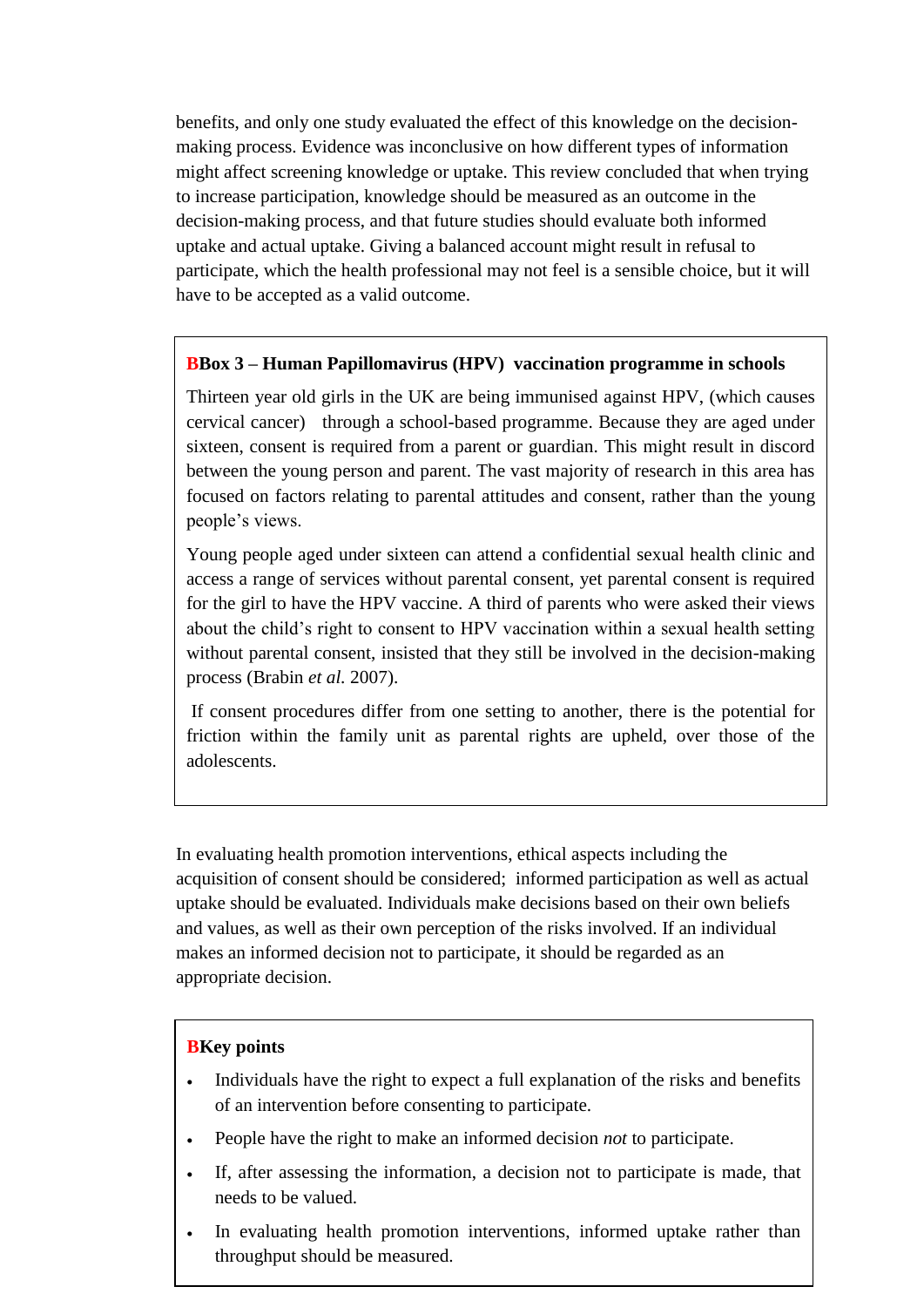#### **References**

- Ashcroft, R., T. Hope and M. Parker (2001). Ethical issues and evidence-based patient choice. *Evidence-based patient choice: inevitable or impossible?* A. Edwards and G. Elwyn. Oxford, Oxford University Press.
- Bekker, H., J. G. Thornton, C. M. Airey*, et al.* (1999). "Informed decision making: an annotated bibliography and systematic review." *Health Technology Assessment* **3**(1): 1-156.
- Brabin, L., S. A. Roberts and H. C. Kitchener (2007). "A semi-qualitative study of attitudes to vaccinating adolescents against human papillomavirus without parental consent." *BMC Public Health* **7**: 20.
- Briss, P. R., B., B. Reilley, R. Coates*, et al.* (2004). "Promoting informed decisions about cancer screening in communities and healthcare systems." *American Journal of Preventive Medicine* **26**(1): 67-80.
- Coulter, A. (1997). "Partnerships with patients: the pros and cons of shared clinical decision-making." *J.Health Serv.Res.Policy* **2**(2): 112-121.
- Coulter, A. (1998). "Evidence based patient information: Is important, so there needs to be a national strategy to ensure it." *BMJ* **317**: 225-226.
- Dempsey, A. F., G. D. Zimet, R. L. Davis and L. Koutsky (2006). "Factors that are associated with parental acceptance of human papillomavirus vaccines: a randomized intervention study of written information about HPV." *Pediatrics* **117**(5): 1486-93.
- Department of Health (2000). Second Report of the National Screening Committee.
- Edwards, A., G. Elwyn, J. Covey, E. Matthews and R. Pill (2001). "Presenting risk information-a review of the effects of 'framing' and other manipulations on patient outcomes." *Journal of Health Communication* **6**: 61-82.
- Entwistle, V. A., T. A. Sheldon, A. Sowden and I. S. Watt (1998). "Evidenceinformed patient choice. Practical issues of involving patients in decisions about health care technologies." *Int J Technol Assess Health Care* **14**(2): 212-25.
- General Medical Council (1999). Seeking patients' consent: the ethical considerations. London, GMC.
- Goyder, E., A. Barratt and L. M. Irwig (2000). "Telling people about screening programmes and screening test results: how can we do it better?" *Journal of Medical Screening* **7**: 123-126.
- Jepson, R., A. Clegg, C. Forbes, R. Lewis, A. Sowden and J. Kleijnen (2000). "The determinants of screening uptake and interventions for increasing uptake: a systematic review." *Health Technology Assessment* **14**(14): 1-123.
- Marks, D. (2004). An evaluation of strategies for detecting Familial Hypercholesterolaemia. *Public Health and Policy*. London, University of London. **PhD**.